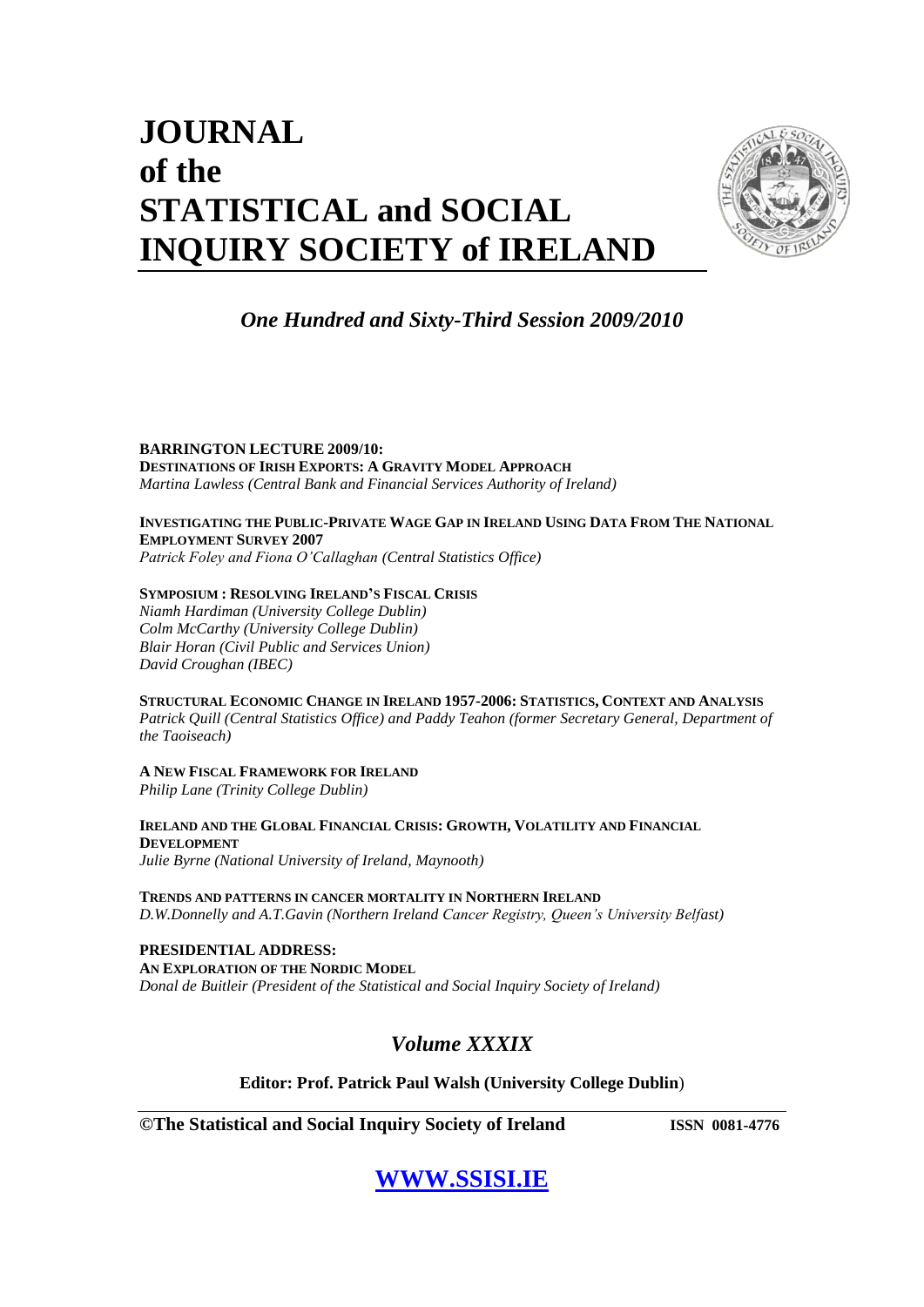The *Journal of the Statistical and Social Inquiry Society of Ireland* is published once a year and incorporates the papers read to the Society during the preceding session. Papers read to the Society, except those at Symposia, are subject to refereeing before being accepted for delivery and publication. The comments of discussants on papers and the authors" replies are not subject to refereeing. Proposals for papers should be submitted to one of the Honorary Secretaries for the consideration of the Council of the Society. Papers should be addressed at topics in the areas of statistics, jurisprudence, social or economic science. In general, papers should fall between 5,000 and 10,000 words and be accessible to non-specialists. Accepted papers will be read before the Society at a date and venue arranged by the Council and will normally have two discussants to propose and second the vote of thanks.

Details on the submission of papers and for membership of the Society can be obtained from:

Seán Lyons Honorary Secretary The Statistical & Social Inquiry Society of Ireland c/o Economic and Social Research Institute Whitaker Square Sir John Rogerson's Quay Dublin 2 Ireland E-mail: Sean.Lyons@esri.ie Web: www.ssisi.ie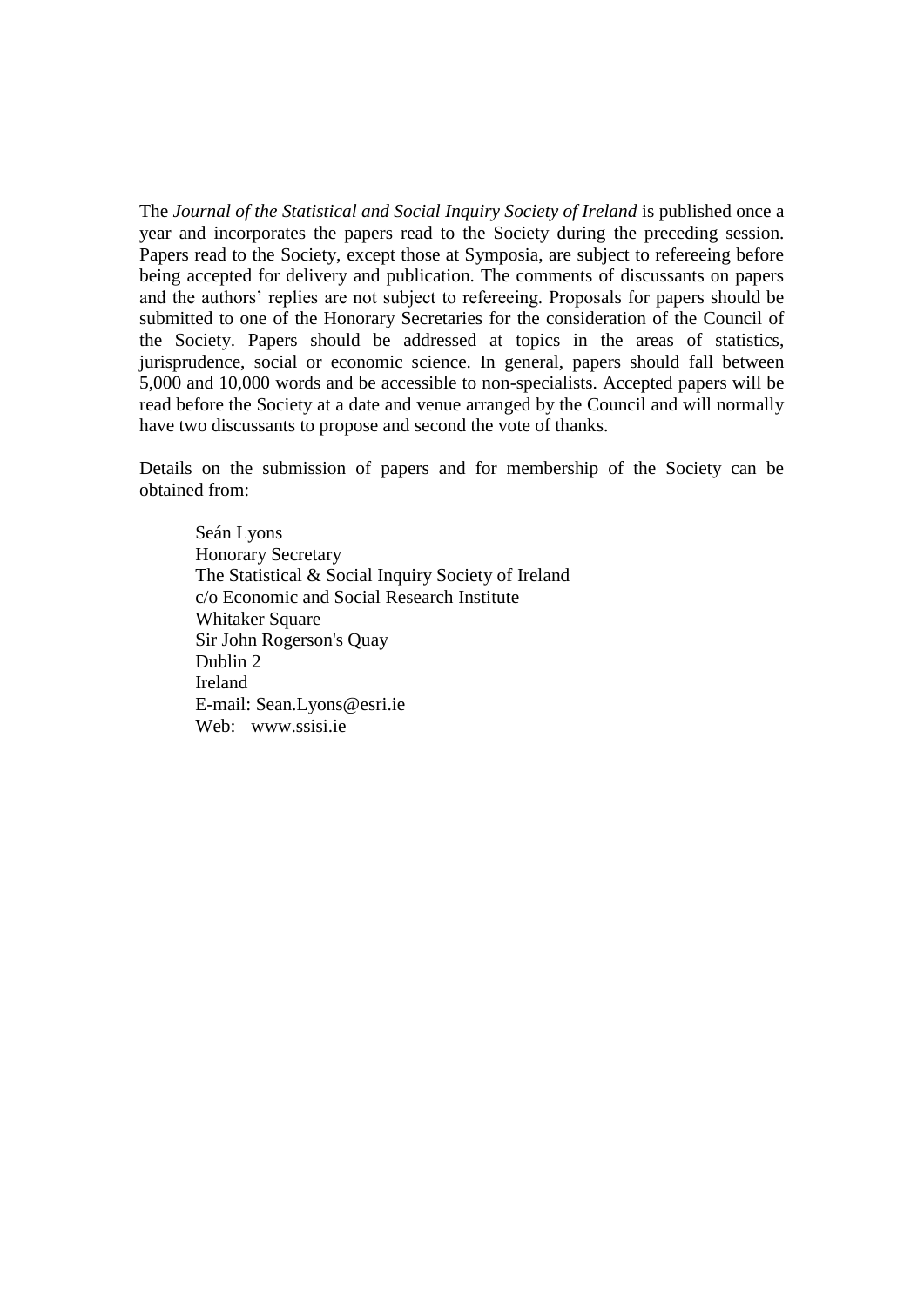**JOURNAL**

### **OF THE**

### **STATISTICAL AND SOCIAL**

# **INQUIRY SOCIETY**

### **OF IRELAND**

### **ONE HUNDRED AND SIXTY-THIRD SESSION**

**2009/2010**

**Volume XXXIX**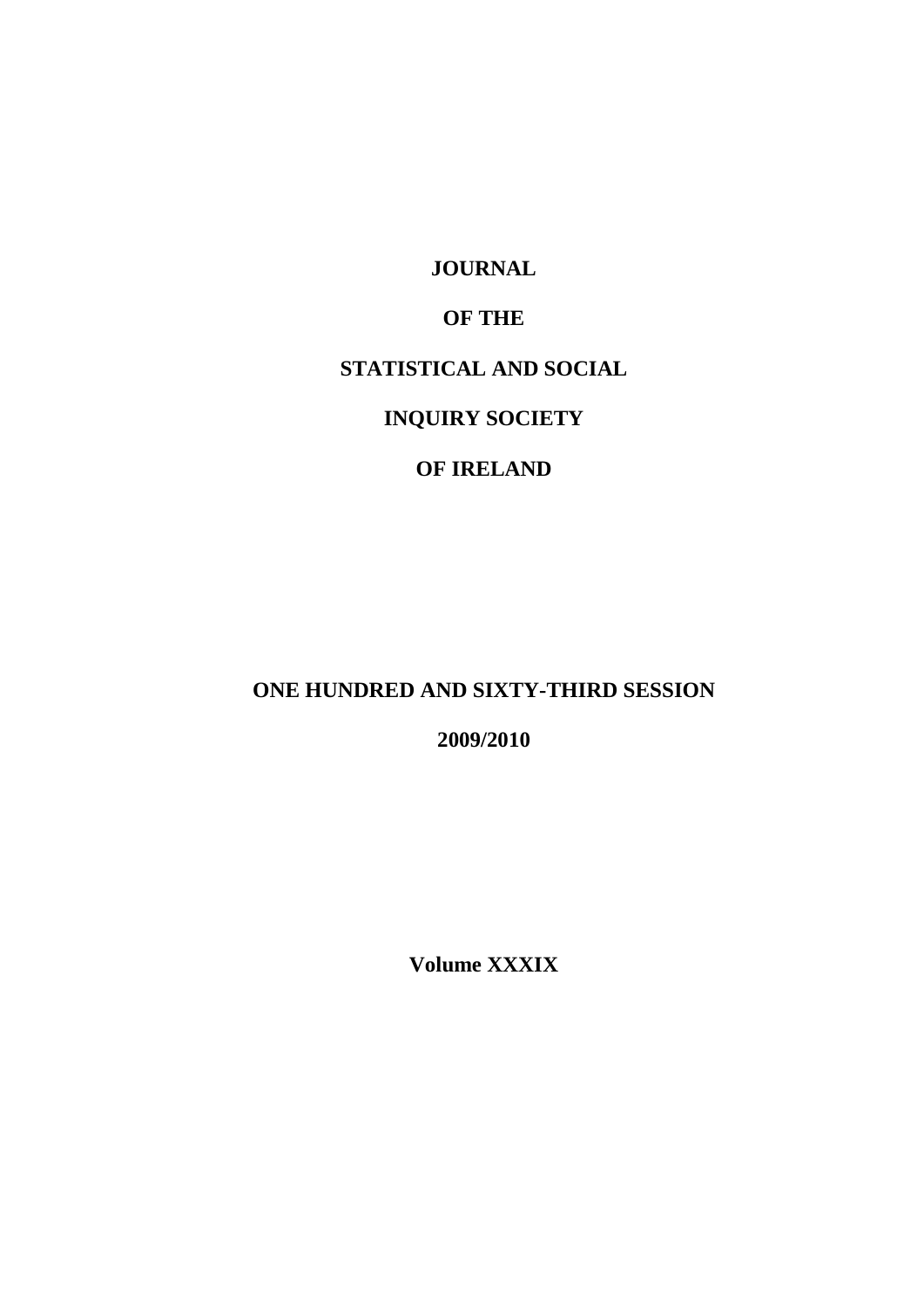#### **STATISTICAL AND SOCIAL INQUIRY SOCIETY OF IRELAND Council Members 2009/2010**

#### **President**

D. de Buitleir, B.A., M.Econ.Sc., Ph.,D., Dip.Stat, M.Sc. (Mgt.).

#### **Vice Presidents**

W. Keating, B.Sc. B.M. Walsh, M.A. Ph.D.

M. Hederman-O'Brien, Ph.D. K.A. Kennedy, M.Econ.Sc., B.Phil., Ph.D. J.J. Sexton, M.Sc. A. Punch, B.Sc., M.P.A. B. Kearney, B.Agr.Sc., M.S. B. Whelan, B.A., M.A., M.Sc.

#### **Honorary Treasurer**

C. Sibley, B.A., M.A., Dip.Stat, Ph.D.

#### **Honorary Secretaries**

T. N. Caven, B.A., D. Phil. P.P. Walsh, B.A., M.A., M.Econ.Sc., Ph.D. S.Lyons, B.A., M.Phil., Ph.D.

#### **Other Members of the Council**

N. Brennan, M.A.<br>
M. Daly, M.A., D. Phil., M.R.I.A.<br>
G. O'Hanlon, M.Sc. M. Daly, M.A., D. Phil., M.R.I.A. P. Honohan. M.Sc., M.A., Ph.D., M.R.I.A. F. Ruane, B.A., B.Phil, D.Phil. J. McCarthy, B.A., M.Sc (Econ) P. Sweeney, B.A., M.Litt. T. McCarthy, MA., Ph.D. D. Thornhill, B.Sc., Ph.D., M.Sc.(Econ) D. McCoy, B.Comm., M.Econ.Sc. R. M. Watt, B.Sc., (Mgmt), M.Sc (Econ) E. L. W. Morgenroth, B.A., M.A., Ph.D. S.F.Whelan, Ph.D., F.S.A.I., F.F.A., F.S.A.